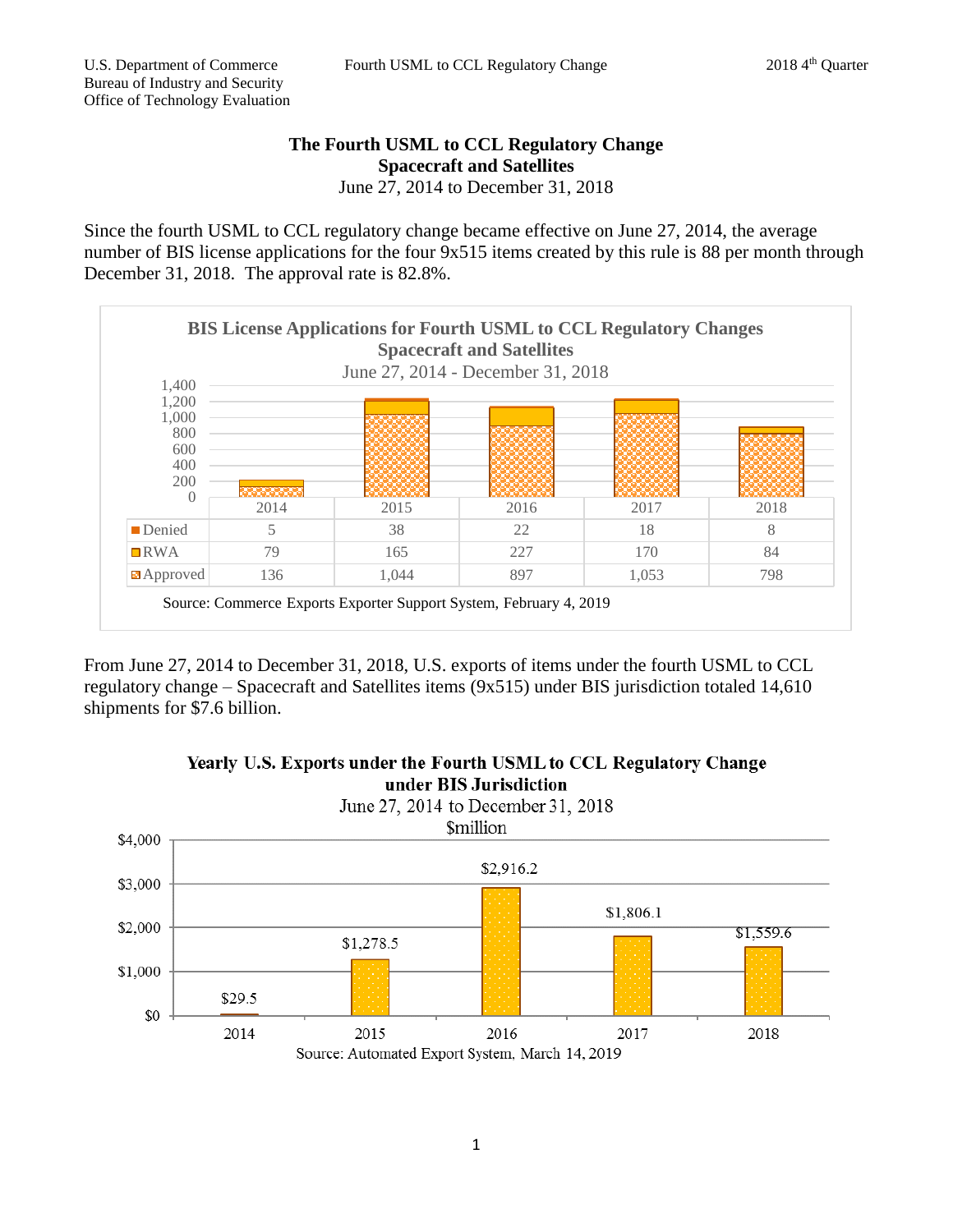

Source: Automated Export System, March 14, 2019

| The Fourth USML to CCL Regulatory Change-Satellite<br>Top 15 Destinations of U.S. Exports under BIS Jurisdiction by Value<br>June 27, 2014 to December 31, 2018 |                                                                                               |                                                 |                               |            |
|-----------------------------------------------------------------------------------------------------------------------------------------------------------------|-----------------------------------------------------------------------------------------------|-------------------------------------------------|-------------------------------|------------|
|                                                                                                                                                                 |                                                                                               |                                                 |                               |            |
|                                                                                                                                                                 |                                                                                               | % of Total                                      | Value                         | % of Total |
| Country                                                                                                                                                         | <b>Shipment Count</b>                                                                         | <b>Shipment Count</b>                           | <b><i><u>Smillion</u></i></b> | Value      |
| France                                                                                                                                                          | 1,831                                                                                         | 12.5%                                           | \$1,658.1                     | 21.8%      |
| French Guiana                                                                                                                                                   | 58                                                                                            | 0.4%                                            | \$1,627.9                     | 21.4%      |
| Japan                                                                                                                                                           | 1,898                                                                                         | 13.0%                                           | \$737.8                       | 9.7%       |
| Kazakhstan                                                                                                                                                      | 5                                                                                             | 0.0%                                            | \$442.2                       | 5.8%       |
| <b>Brazil</b>                                                                                                                                                   | 14                                                                                            | 0.1%                                            | \$332.0                       | 4.4%       |
| United Kingdom                                                                                                                                                  | 1,389                                                                                         | 9.5%                                            | \$309.4                       | 4.1%       |
| Mexico                                                                                                                                                          | 67                                                                                            | 0.5%                                            | \$293.4                       | 3.9%       |
| Australia                                                                                                                                                       | 138                                                                                           | 0.9%                                            | \$245.8                       | 3.2%       |
| Spain                                                                                                                                                           | 1,202                                                                                         | 8.2%                                            | \$212.6                       | 2.8%       |
| Hong Kong                                                                                                                                                       | 35                                                                                            | 0.2%                                            | \$166.0                       | 2.2%       |
| Italy                                                                                                                                                           | 832                                                                                           | 5.7%                                            | \$158.2                       | 2.1%       |
| Germany                                                                                                                                                         | 2,489                                                                                         | 17.0%                                           | \$146.1                       | 1.9%       |
| Panama                                                                                                                                                          |                                                                                               | 0.0%                                            | \$131.6                       | 1.7%       |
| Bermuda                                                                                                                                                         | 22                                                                                            | 0.2%                                            | \$128.7                       | 1.7%       |
| India                                                                                                                                                           | 518                                                                                           | 3.5%                                            | \$122.6                       | 1.6%       |
| Top 15 Total                                                                                                                                                    | 10,499                                                                                        |                                                 | \$6,712.4                     |            |
| Top 15 Total/                                                                                                                                                   |                                                                                               |                                                 |                               |            |
| <b>Grand Total</b>                                                                                                                                              |                                                                                               | 71.9%                                           |                               | 88.4%      |
| <b>Grand Total</b>                                                                                                                                              | 14,610                                                                                        |                                                 | \$7,589.9                     |            |
|                                                                                                                                                                 | Note: The Guiana Space Center, run by France and European Union, is located in French Guiana. |                                                 |                               |            |
|                                                                                                                                                                 |                                                                                               | Source: Automated Export System, March 15, 2019 |                               |            |